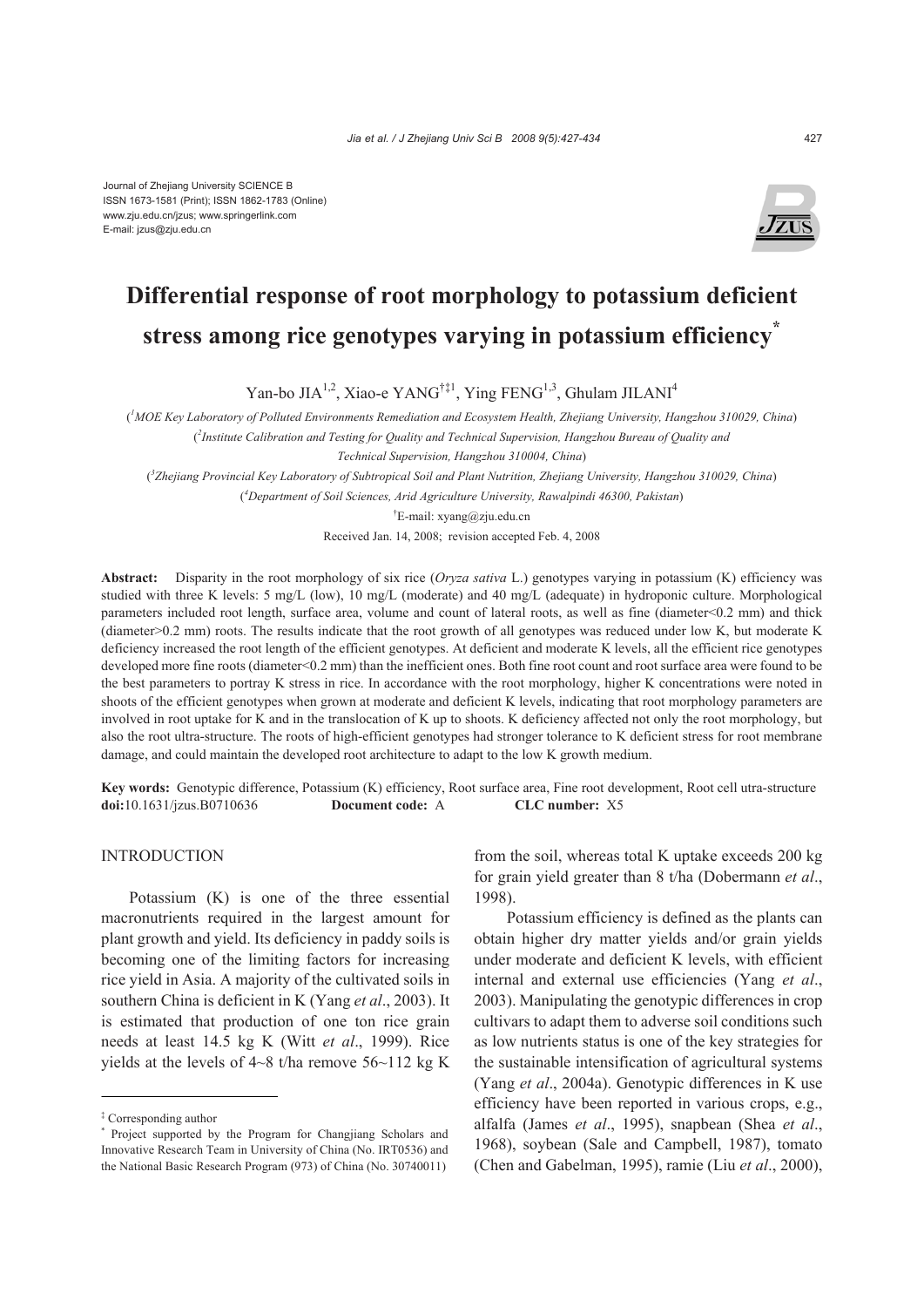corn (Baligar and Barber, 1979), wheat (Zhang *et al*., 1999) and barley (Pettersson and Jensén, 1983). Genetic variation also exists in rice in low K soils (Liu *et al*., 1987; Yang *et al*., 2003; 2004b). Nonetheless, investigations on mechanisms of K efficiency of lowland rice are scanty.

Being a major organ for nutrient uptake, the root plays an important role in soil-plant system (Lynch *et al*., 2007). Its growth is directly related with the growth and biomass yield of shoots. Generally, plants have a characteristic of enhancing their efficiency of nutrient acquisition to overcome the stress from nutrient deficiency or root competition. Flexibility in biomass allocation, root morphology and root distribution pattern has been found to be an important adaptive mechanism to exquisite nutrients (Lynch *et al*., 2007; Xie *et al*., 2006; Yang *et al*., 2005; Rengel and Marschner, 2005).

A high root:shoot ratio and a specific root length are characteristically associated with plants growing in infertile soils (Yang *et al*., 2004a). Root shallowness is a topsoil foraging behavior at minimum metabolic cost, by increasing the total absorptive surface of the root system and lowering inter-root competition (Lynch *et al*., 2007). Høgh-Jensen and Pedersen (2003) found that low and moderate K levels affected the root morphology in pea, red clover, lucerne, barley, rye, perennial ryegrass and oilseed rape. Crops modify their root hair length in response to low K, and thereby maintain the uptake from sparingly soluble K sources. Our previous study shows that rice roots induced marked changes in K fractionation and mobility in rhizosphere (Yang *et al*., 2005), which would ultimately influence K uptake and crop yield. Currently, there is no suitable index of crop response to K deficiency for breeding purpose, which is a major limitation to crop improvement. The objective of this study was to investigate the response of rice root morphology to K supply from physiological perspectives among different genotypes, and to characterize the K efficient genotypes.

### MATERIALS AND METHODS

#### **Plant culture**

Six genotypes of rice (HA-881043, Xinzaozhan, Sanyangai, Jia948, Xiangwanxian3 and Tonglianghuozhong) were grown in hydroponic culture with nutrient solution. The first three genotypes were designated as K-efficient genotypes, while the latter three as K-inefficient genotypes, according to our greenhouse and field screening (Yang *et al*., 2003). The composition of the nutrient solution was the same as described in Yang *et al*.(2003). Each genotype was treated separately with three levels of K, i.e., 5 mg/L  $(K_1$  as low K level), 10 mg/L  $(K_2$  as medium K level) and 40 mg/L  $(K_3$  as high K level or control). It was a two-factor factorial experiment with completely randomized design and three replications. Factor 1 was the K level, and factor 2 was the rice genotype. Rice seeds were surface sterilized, germinated and grown in 1/4 strength of nutrient solution without K in a greenhouse. Five-day old seedlings were carefully transferred into 2.5-L plastic containers. Nutrient solution was replaced twice a week, and deionized water was added daily to recover water lost through evapotranspiration. The pH was maintained daily around 5.0 by adding 1 mol/L HCl and 1 mol/L NaOH. The experiment was conducted in a growth chamber at 30 °C during day and at 25 °C during night, with 10 h light and 14 h dark condition daily. Photo-radiation at the canopy was  $450 \mu \text{mol/(m}^2 \text{·s)}$ .

#### **Measurement of root parameters and potassium**

Plants were harvested after having been treated with different K supply levels for 25 d. Dry root weights of rice seedlings of six genotypes were recorded after 10, 15, 20 and 25 d of the treatment. After the 25-day treatment, three representing plants per treatment were selected for measuring root morphological parameters with WinRHIZO (Regent Instruments Company, Canada). Roots were cut every 2 cm and evenly distributed in water before being scanned. At harvest, root and shoot samples per pot were collected, oven dried, weighed, and then grounded for elemental analysis. A given amount of grounded samples were wet-digested with  $H_2SO_4/H_2O_2$ , and potassium concentrations in the digested solution were determined using a flame spectrophotometer. Statistical analysis of all the data was performed using the SPSS statistical package (version 11.0).

# **Root transmission electron microscope (TEM) observation**

The K-efficient (HA-881043) and K-inefficient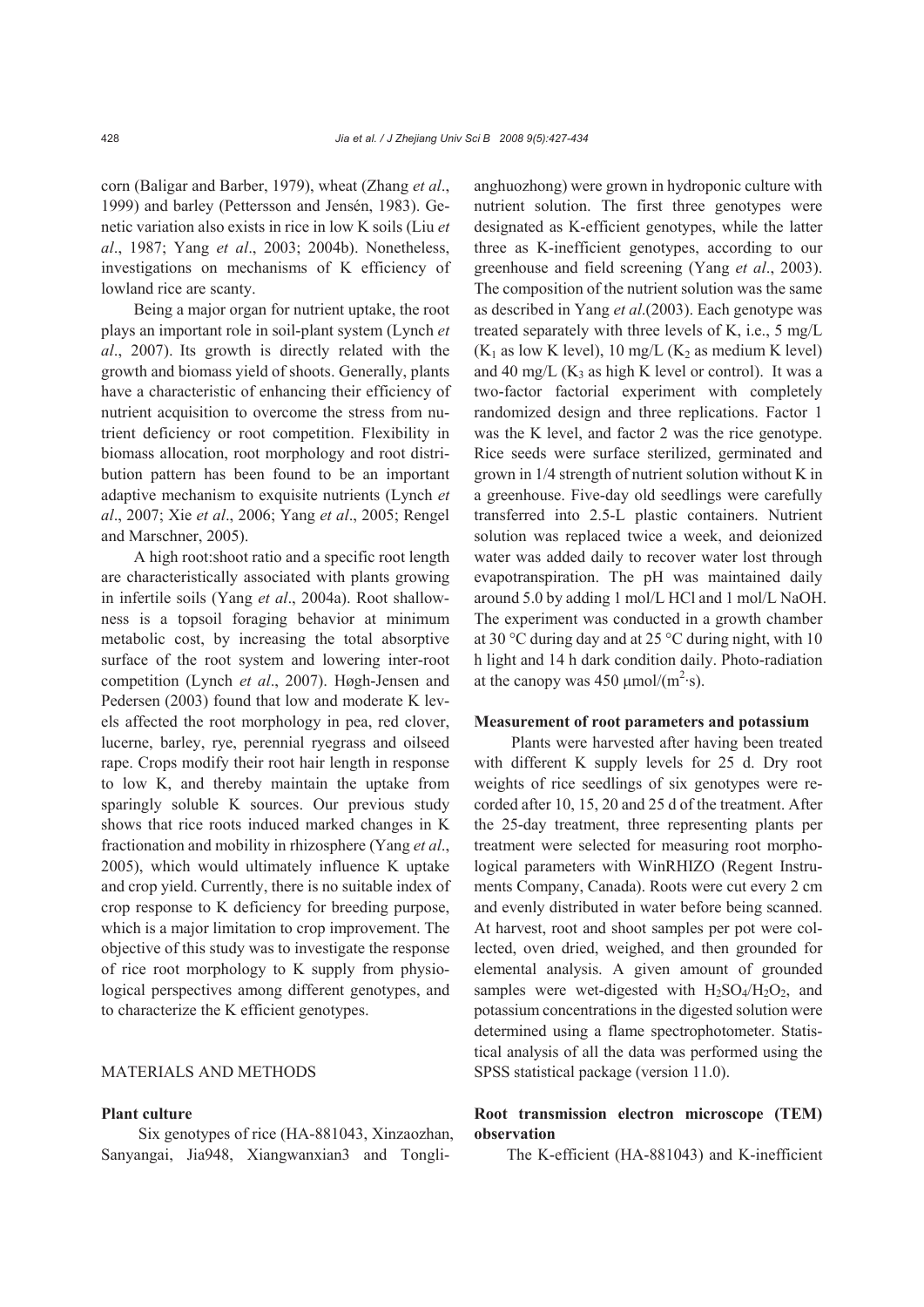(Tonglianghuozhong) genotypes were selected for observing root ultrastructure with TEM (JEOL TEM-1200EX, Japan). Rice roots were taken from two treatments viz. 5 mg K/L  $(K_1)$  and 40 mg K/L  $(K_3)$ or control). After 25-day treatment, small sections of roots tips (1~3 mm in length) were taken as samples. They were fixed in  $4\%$  (v/v) glutaraldehyde in 0.2 mol/L PBS (sodium phosphate buffer, pH 7.2) for 6~8 h and post-fixed in  $1\%$  (w/w) OsO<sub>4</sub> for 1 h, then again in  $0.2$  mol/L PBS for  $1~2$  h. Dehydration was performed in a graded ethanol series (50%, 60%, 70%, 80%, 90%, 95% and 100%) followed by acetone, and then samples were filtrated and embedded in Spurr's resin. Ultra-thin sections (80 nm) were prepared and mounted on copper grids for viewing under TEM at an accelerating voltage of 60.0 or 80.0 kV (Peng *et al*., 2005).

### RESULTS

#### **Dry root weight**

The effects of K levels on dry root weights of rice seedlings of six genotypes after 10, 15, 20 and 25 d of the treatment are shown in Fig.1. At Day 10, differences among K treatments in all the genotypes (both inefficient and efficient) were not statistically significant. At Day 15, root biomass of only K-inefficient genotypes at  $K_1$  and  $K_2$  levels was significantly lower than that at  $K_3$  level, but the one of K-efficient genotypes changed little at all K levels. Further, at Day 20 the lower K level treatment decreased root dry weight significantly only for the K-inefficient genotypes (Jia948 and Xiangwanxian3). Finally at Day 25, only Tonglianghuozhong showed significant difference of both  $K_1$  and  $K_2$  with  $K_3$ ; however,  $K_1$  differed with  $K_3$  for all the genotypes. Genotype HA-881043 was considered to be the most tolerant to K deficiency and Tonglianghuozhong was the most sensitive one. The results reflect that dry root weight had no significant difference in K-efficient genotype HA-881043 at all K levels. But under low K treatment, root biomass was decreased in the K-inefficient genotype Tonglianghuozhong, and the difference became larger with increasing treatment time. These results indicate that K-efficient genotypes have greater tolerance of root growth to low K stress, as compared with the K-inefficient genotypes.



**Fig.1 Effect of different K levels on root dry weights of different rice genotypes at different treatment time. (a) 10 d; (b) 15 d; (c) 20 d; (d) 25 d** 

Rice genotype: 1: HA-881043; 2: Xinzaozhan; 3: Sanyangai; 4: Jia948; 5: Xiangwanxian3; 6: Tonglianghuozhong

#### **Root morphological parameters**

The studied parameters of root morphology included root length, volume, surface area and diameter as shown in Table 1. There was more decline in root length of K-inefficient genotypes than in that of K-efficient genotypes under K deficient treatment (5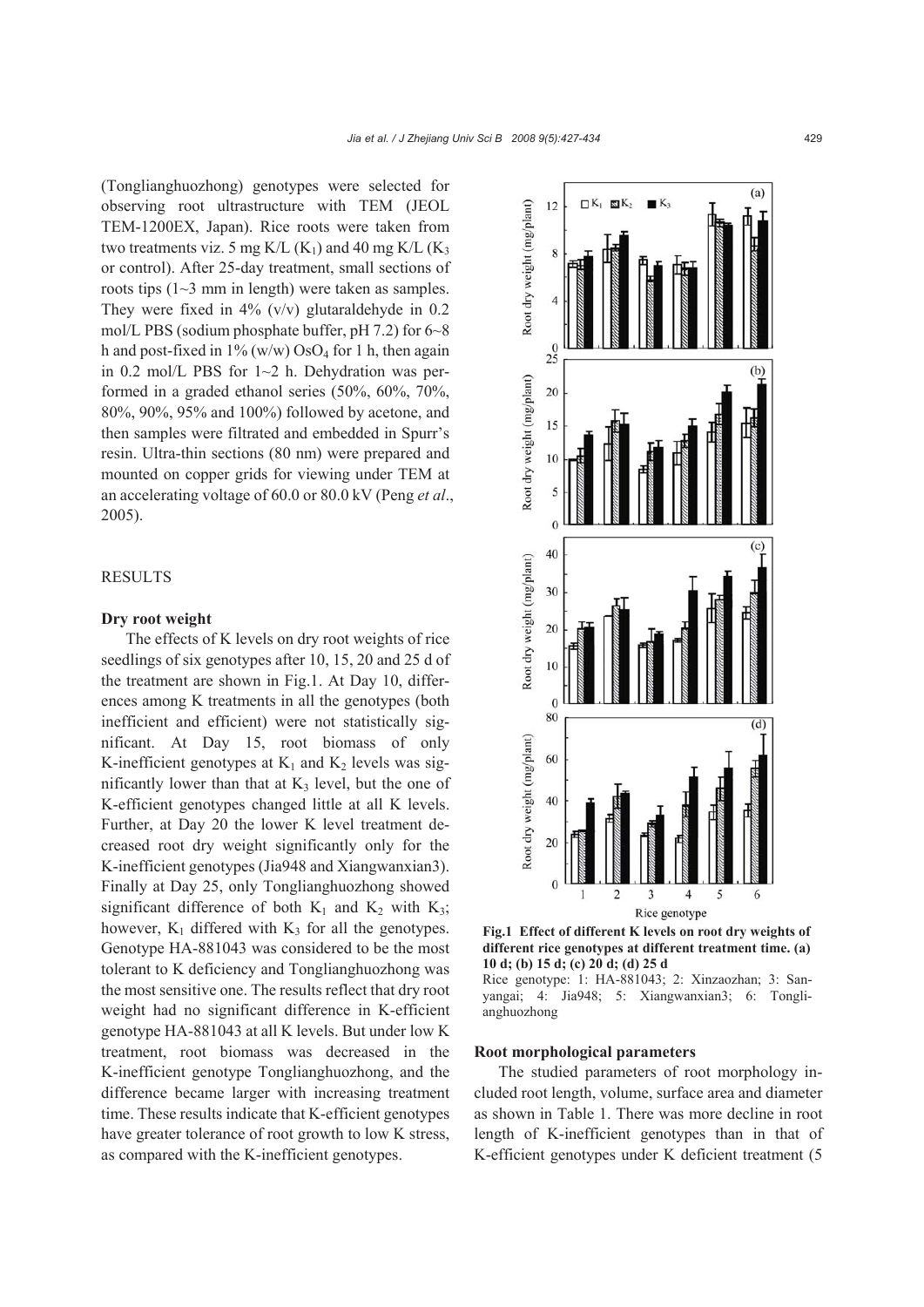mg/L), as compared to that in adequate K level. Among K-efficient genotypes, Xinzaozhan was superior to HA-881043 and Sanyangai, but it had fewer lateral roots than Sanyangai. The most decline in root length was in K-inefficient genotype Tonglianghuozhong. Similarly, the root surface area and volume showed a less decrease in the K-efficient genotype Xinzaozhan and a maximum decrease in the inefficient genotype Tonglianghuozhong. However, for number of lateral roots there was a little variation among K-efficient genotypes where Sanyangai (efficient) showed the least reduction with K deficiency treatment, whereas the highest reduction value was recorded again in Tonglianghuozhong (inefficient). At moderate K deficient level (10 mg/L), all these parameters of the K-efficient genotype Xinzaozhan did not show any reduction but higher values than those at 40 mg K/L. Here the maximum reduction in root length and number of lateral roots was for Tonglianghuozhong (inefficient). In view of the overall root morphological response of all the genotypes to K deficiency, it was found that Tonglianghuozhong (inefficient) was the most sensitive genotype and Xinzaozhan (efficient) the most tolerant one.

Reduction in the count of fine (diameter<0.2 mm) and thick (diameter>0.2 mm) roots of K-inefficient and K-efficient rice genotypes at different K levels is shown in Table 2. The most reduction in both types of roots at low and moderate K levels was for K-inefficient genotype Tonglianghuozhong except that thick roots at medium K level have the lowest count for Sanyangai. There was over a 25% increase in the count of fine roots in the K-efficient genotypes of Xinzaozhan and Sanyangai when grown at moderate K deficient levels over that at adequate K levels, and at deficient K level (5 mg/L), a much less decrease in count of fine root was noted in the efficient genotypes of Xinzaozhan and Sanyangai than in the K-inefficient genotypes of Xiangwanxian3 and Tonglianghuozhong (Table 2). These indicate that moderate K deficiency even could stimulate fine root development, which is important to increase root absorption area and absorption efficiency at low K medium. Plants absorb nutrients from the soil mostly by fine roots, so the number of fine roots at low K levels compared to that at adequate K levels showed the tolerance ability of plants to absorb K under low K stress.

| K level<br>(mg/L) | Rice genotypes    | Root length<br>(m/plant) | Root surface area<br>(cm <sup>2</sup> /plant) | Root volume<br>(cm <sup>3</sup> /plant) | Number of lateral roots<br>$(\times 10^3 \text{ plant}^{-1})$ |
|-------------------|-------------------|--------------------------|-----------------------------------------------|-----------------------------------------|---------------------------------------------------------------|
| 40                | HA-881043         | $5.40 \pm 0.13$          | $66.96\pm4.53$                                | $0.76 \pm 0.073$                        | $2.28 \pm 0.77$                                               |
|                   | Xinzaozhan        | $4.56 \pm 0.24$          | $49.82 \pm 4.66$                              | $0.60 \pm 0.023$                        | $3.10\pm0.43$                                                 |
|                   | Sanyangai         | $5.23 \pm 0.34$          | 73.24±5.44                                    | $0.83 \pm 0.140$                        | $3.02 \pm 1.06$                                               |
|                   | Jia948            | $4.61 \pm 0.10$          | $49.36 \pm 3.18$                              | $0.49 \pm 0.015$                        | $2.89 \pm 1.29$                                               |
|                   | Xiangwanxian3     | $4.61 \pm 0.25$          | $53.08 \pm 1.03$                              | $0.51 \pm 0.030$                        | $3.21 \pm 1.28$                                               |
|                   | Tonglianghuozhong | $6.41 \pm 0.06$          | 75.69±4.19                                    | $0.71 \pm 0.088$                        | $4.92 \pm 1.23$                                               |
| 10                | HA-881043         | $3.76 \pm 0.23$          | $51.87 \pm 3.93$                              | $0.62 \pm 0.040$                        | $1.91 \pm 0.48$                                               |
|                   | Xinzaozhan        | $4.97 \pm 0.06$          | $60.43 \pm 1.12$                              | $0.66 \pm 0.051$                        | $3.58 \pm 0.28$                                               |
|                   | Sanyangai         | $4.30 \pm 0.31$          | $62.43 \pm 4.44$                              | $0.67 \pm 0.028$                        | $3.27 \pm 0.94$                                               |
|                   | Jia948            | $4.26 \pm 0.31$          | $50.69 \pm 4.10$                              | $0.48 \pm 0.062$                        | $2.98 \pm 0.54$                                               |
|                   | Xiangwanxian3     | $4.70 \pm 0.31$          | $56.03 \pm 3.31$                              | $0.53 \pm 0.043$                        | $3.20 \pm 0.57$                                               |
|                   | Tonglianghuozhong | $4.75 \pm 0.09$          | $61.01 \pm 1.85$                              | $0.65 \pm 0.046$                        | $3.76 \pm 0.46$                                               |
| 5                 | HA-881043         | $3.57 \pm 0.17$          | $29.32 \pm 3.55$                              | $0.28 \pm 0.019$                        | $0.96 \pm 0.87$                                               |
|                   | Xinzaozhan        | $3.98 \pm 0.23$          | $41.79 \pm 3.46$                              | $0.40 \pm 0.013$                        | $2.01 \pm 0.25$                                               |
|                   | Sanyangai         | $3.28 \pm 0.16$          | $40.84 \pm 2.33$                              | $0.40 \pm 0.029$                        | $2.32 \pm 0.22$                                               |
|                   | Jia948            | $3.05 \pm 0.08$          | 34.78±2.76                                    | $0.32 \pm 0.010$                        | $2.11 \pm 0.82$                                               |
|                   | Xiangwanxian3     | $3.25 \pm 0.17$          | $32.19 \pm 0.47$                              | $0.29 \pm 0.010$                        | $1.60 \pm 0.68$                                               |
|                   | Tonglianghuozhong | $3.10\pm0.26$            | $32.01 \pm 3.20$                              | $0.23 \pm 0.010$                        | $1.71 \pm 0.24$                                               |

**Table 1 Genotypic difference in various root morphological parameters of six rice genotypes under different K treatments**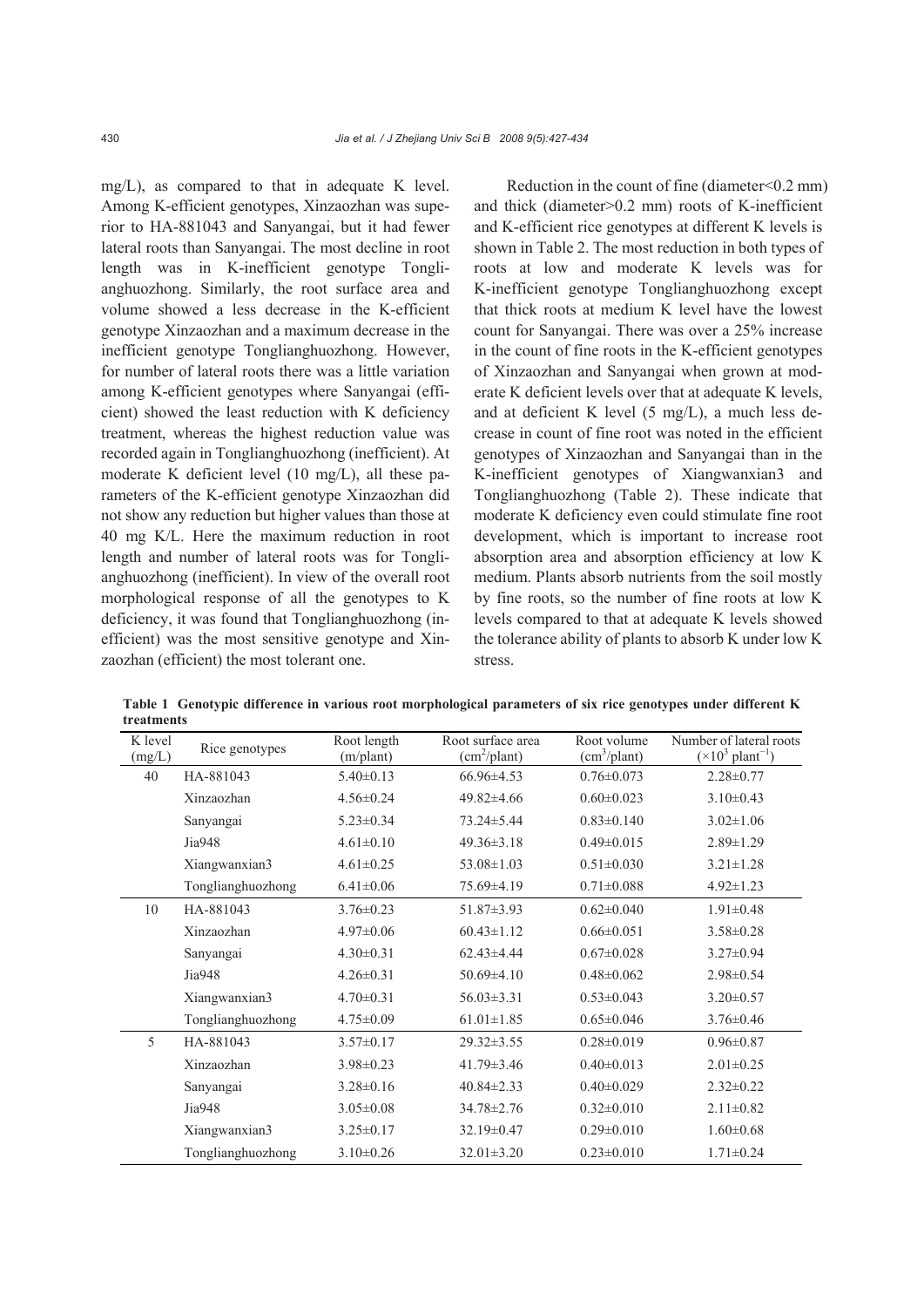|                   | Number of fine and thick roots ( $\times 10^2$ plant <sup>-1</sup> ) |                  |                      |                  |                   |                   |  |  |  |
|-------------------|----------------------------------------------------------------------|------------------|----------------------|------------------|-------------------|-------------------|--|--|--|
| Rice genotypes    | 40 mg $K/L$ (Control)                                                |                  | $10 \text{ mg } K/L$ |                  | 5 mg $K/L$        |                   |  |  |  |
|                   | Fine roots                                                           | Thick roots      | Fine roots           | Thick roots      | Fine roots        | Thick roots       |  |  |  |
| HA-881043         | $21.75 \pm 2.434$                                                    | $0.95 \pm 0.068$ | $18.14 \pm 1.627$    | $0.84 \pm 0.059$ | $9.13 \pm 0.833$  | $0.47\pm0.0115$   |  |  |  |
| Xinzaozhan        | $30.09 \pm 3.987$                                                    | $1.14 \pm 0.081$ | 34.75 ± 2.892        | $1.04 \pm 0.086$ | $21.15 \pm 3.222$ | $0.82 \pm 0.0472$ |  |  |  |
| Sanyangai         | $28.94 \pm 1.085$                                                    | $1.35 \pm 0.050$ | $31.50 \pm 3.937$    | $0.87 \pm 0.076$ | 22.08±2.254       | $1.08 \pm 0.0116$ |  |  |  |
| Jia948            | $27.96 \pm 1.280$                                                    | $0.83\pm0.023$   | $29.18 \pm 2.687$    | $1.08 \pm 0.050$ | $20.25 \pm 3.659$ | $0.59 \pm 0.0416$ |  |  |  |
| Xiangwanxian3     | $31.16 \pm 1.260$                                                    | $1.12 \pm 0.084$ | $31.17\pm3.642$      | $0.85 \pm 0.038$ | $15.56 \pm 1.731$ | $0.43 \pm 0.0802$ |  |  |  |
| Tonglianghuozhong | $47.82 \pm 1.203$                                                    | $1.52 \pm 0.057$ | $36.54\pm3.606$      | $1.11 \pm 0.076$ | $15.30 \pm 1.437$ | $0.45 \pm 0.0462$ |  |  |  |

Table 2 Effect of K treatment on the count of fine (diameter<0.2 mm) and thick (diameter>0.2 mm) roots of dif**ferent rice genotypes at different K levels** 

#### **Ultrastructure of roots**

The transmission electron microscopic views of K-efficient genotype HA-881043 and K-inefficient genotype Tonglianghuozhong at adequate and low K levels are shown in Fig.2. At 40 mg K/L, the multiple mitochondrions within the root cells for both genotypes were intact; most cristates in the mitochondrion double-deck membranes were evenly distributed. However, at low K level, more severe damage in root ultrastructure was observed in the K-inefficient genotype Tonglianghuozhong than that in the K-efficient genotype HA-881043. At deficient K levels, the structures of nucleus and nucleolus were kept intact, the root cell membrane showed less damaged, and intact vacuoles were kept within the root cell for HA-881043 (efficient). Whereas for Tonglianghuozhong (inefficient), root organelles were heavily damaged, hollowed root cells appeared, big dark particles were precipitated within the root cells and saturated at the root cell walls, and the root cell membrane was totally broken. These results imply that the root membrane of the K-efficient rice had high tolerance to low K stress, which is important to maintain more developed root morphology for K acquisition from low K soil.



**Fig.2 The ultrastructures of the roots in K-efficient (HA-881043) and K-inefficient (Tonglianghuozhong) rice genotypes at adequate and deficient K levels. (a) and (b): Root ultrastructures at adequate K level for Tonglianghuozhong (inefficient) and HA-881043 (efficient), respectively; (c) and (d): Root ultrastructures at deficient K level for Tonglianghuozhong (inefficient) and HA-881043 (efficient), respectively**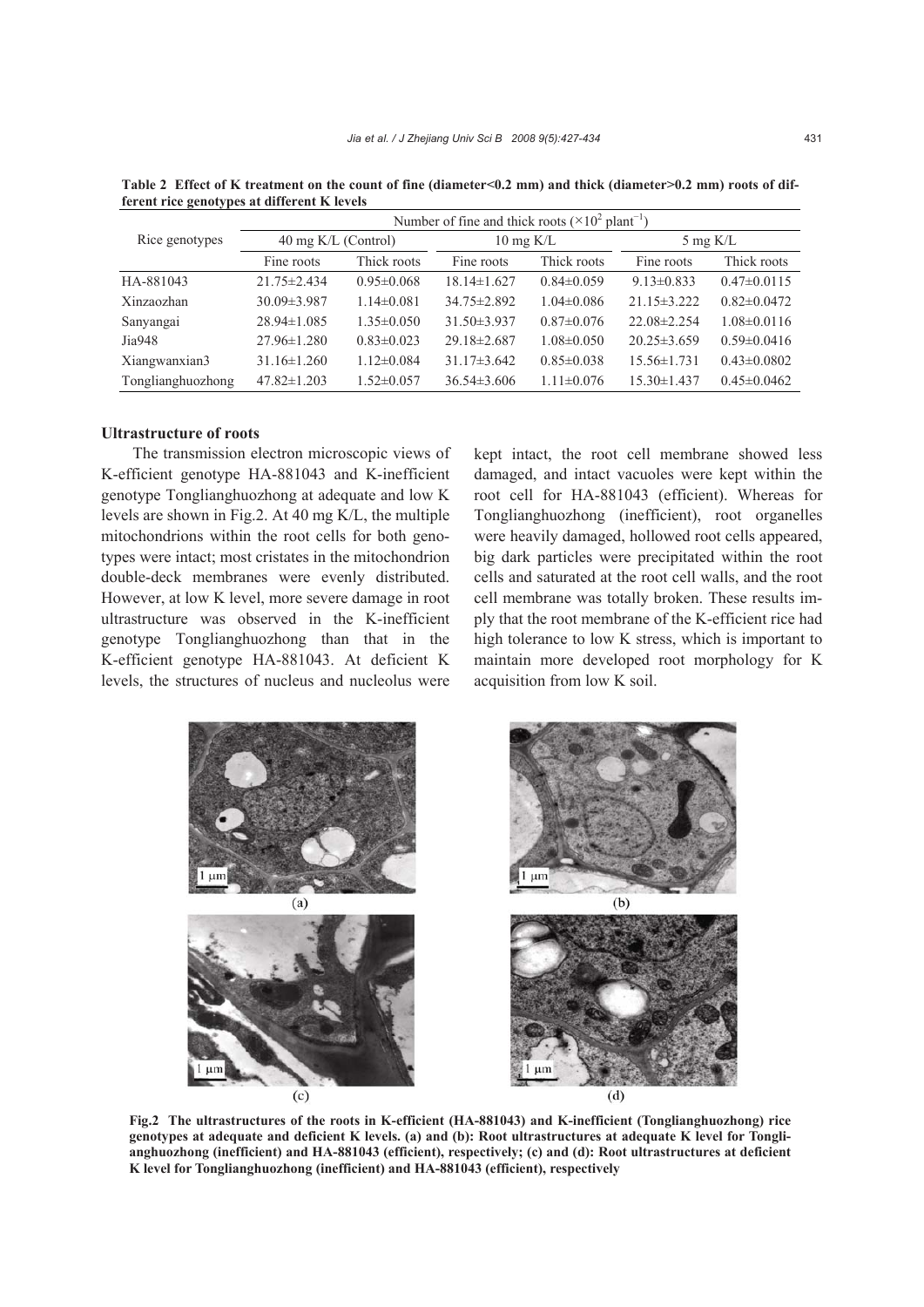#### **Potassium (K) concentration**

The K concentrations in the roots and shoots of different genotypes of rice at variable K levels are shown in Fig.3. With the decrease of K level in the growth medium, K concentrations were significantly lowered in all the genotypes. The highest K concentrations in both roots and shoots were with  $K_3$ , which were statistically higher than those with  $K_1$  and  $K_2$ ; still there was a significant difference between  $K_1$  and  $K<sub>2</sub>$  as well. The decrease rates of K concentrations in the roots of HA-881043 (efficient) and Jia948 (inefficient) were the highest ones, and K concentrations with  $K_1$  were about 7 times lower than that with  $K_3$ . These genotypes also showed the highest K

concentrations in shoots with  $K_3$ , which were close to 6 times higher than those with  $K_1$ . Under K deficiency, the absorption, transport and accumulation of K in K-efficient as well as K-inefficient genotypes were restrained. It indicates that under extreme K deficiency, K-efficient genotypes could take up and transport K to the shoot from the medium. With  $K_2$ treatment (10 mg K**/**L), the K concentrations in roots and shoots differed significantly among various genotypes, but with extremely low K level  $(K_1)$  there was no significant difference observed. It illuminates that 5 mg K/L could not entirely distinguish the difference in the tolerance ability to low K stress among different genotypes.



**Fig.3 Effect of different K levels on K concentrations in roots (a) and shoots (b) of different rice genotypes**  Rice genotype: 1: HA-881043; 2: Xinzaozhan; 3: Sanyangai; 4: Jia948; 5: Xiangwanxian3; 6: Tonglianghuozhong

#### **DISCUSSION**

Root morphological characteristics of both K-inefficient and K-efficient genotypes were not significantly affected by decreasing K level to moderate deficiency (10 mg K/L) in the growth medium. However, at the deficient level (5 mg K/L) all the recorded root morphology attributes were decreased significantly, and there was more decline in K-inefficient genotypes. With low and high K level treatments, the gradient counts of rice roots elucidate the differential ability of these genotypes for adapting to low K stress. The K deficient stress reduced the root count per plant in both K-inefficient (Tonglianghuozhong, Jia948 and Xiangwanxian3) and K-efficient (HA-881043, Sanyangai and Xinzaozhan)

genotypes, but both categories had significant difference. Previous findings also indicate that K stress influences the physiology mechanism of different rice genotypes variably (Yang *et al*., 2003; 2004a). We found that the phenomenon of root count decline appeared earlier in the K-inefficient genotypes, and the decrease rate was higher in the K-inefficient genotypes than in the K-efficient genotypes (unpublished data).

Root growth consumes photosynthates and energy. In terms of root structure, Tonglianghuozhong (inefficient) was inferior to HA-881043 (efficient) that has a stronger K-absorbing capacity. The uptakes of water, minerals and heavy metals are directly affected by root morphological characteristics (Marschner, 1995). Results in the present study show that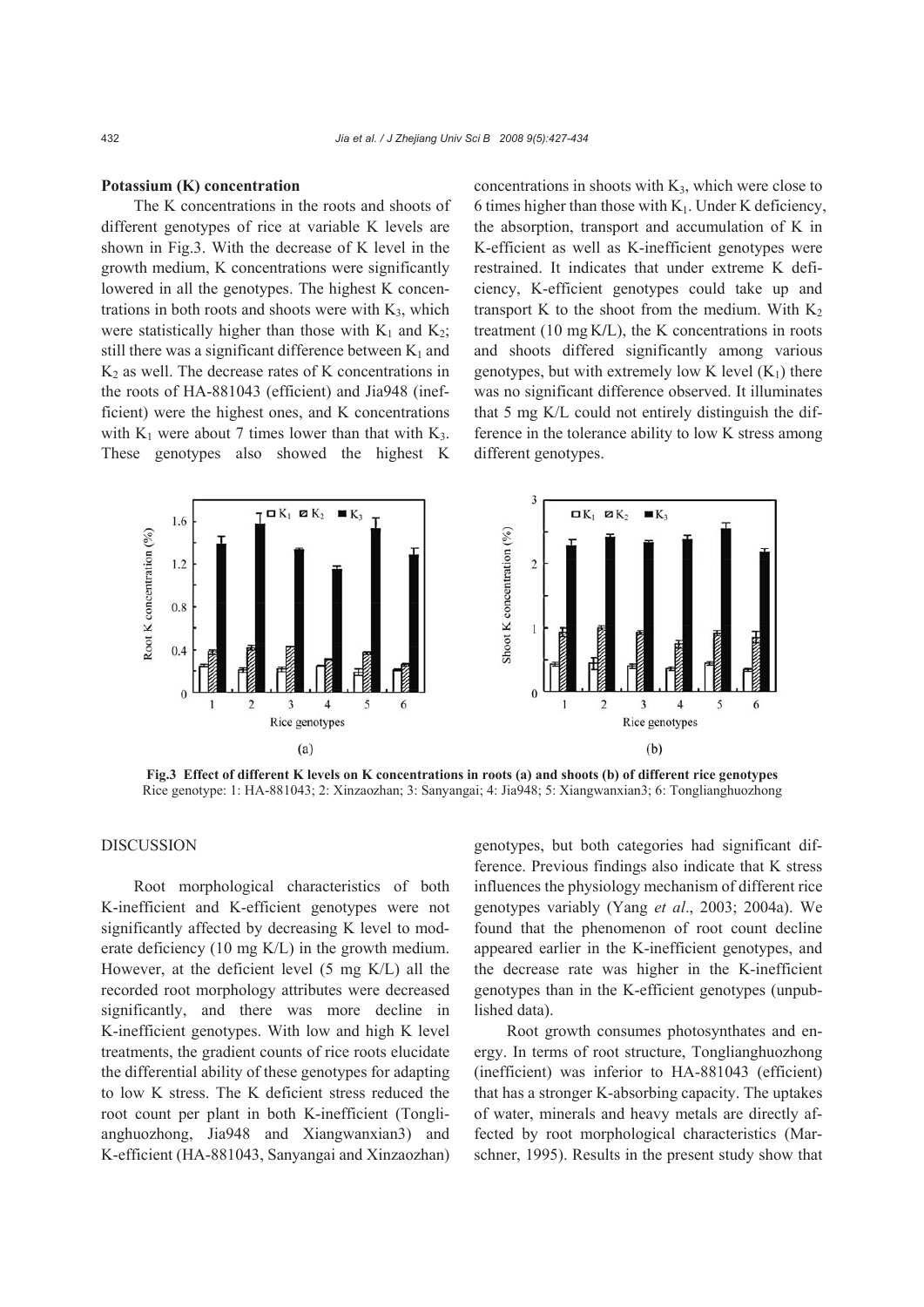the roots of high efficient genotype had a greater ability to tolerate low K stress and absorb K from deficient medium. At low K level, the length, surface area, volume and count of the roots of K-efficient genotypes were higher (Table 1), and had significant relations with K concentrations in roots and shoots (Fig.2), while reverse was true for K-inefficient genotypes. It indicates that the genotypic difference for K efficiency in rice had a close relationship with root morphology, fine root development and physiology characters. This is first report in rice, and the results are in good agreement with those in soybean (Wang *et al*., 2005), wheat (Zou *et al*., 2001), and ryegrass (Mengel and Steffens, 1985). Zou *et al*.(2001) advocated that morphological and physiological characters of roots could be the reference only to screen for efficient K uptake, and kinetics parameters should be an index for high K efficiency and tolerance to low K stress. Therefore, it is better to combine the morphological characters of roots with kinetics parameters as major indexes. The mechanisms behind tolerance of fine root development and root cell membrane function to K deficient stress in the K-efficient genotypes need to be further clarified.

## **CONCLUSION**

K deficiency not only affects the root ultrastructure, but also results in small root morphology and growth. In the present studies, we observed rice genotypes differed in their response to low, moderate and adequate levels of K in growth medium, and the K-efficient genotypes had a superior root architecture to adapt to a low K medium.

#### **References**

- Baligar, V.C., Barber, S.A., 1979. Genotype differences of corn in ion uptake. *Agron. J.*, **71**(5):870-873.
- Chen, J.J., Gabelman, W.H., 1995. Isolation of tomato strains varying in potassium acquisition using a sand-zeolite culture system. *Plant Soil*, **176**(1):65-70. [doi:10.1007/ BF00017676]
- Dobermann, A., Kassman, K.G., Mamaril, C.P., Sheehy, J.E., 1998. Management of phosphorus, potassium, and sulfur in intensive irrigated lowland rice. *Field Crops Res.*, **56**(1-2):113-138. [doi:10.1016/S0378-4290(97)00124-X]
- Høgh-Jensen, H.H., Pedersen, M.B., 2003. Morphological plasticity by crop plants and their potassium use efficiency. *J. Plant Nutr*., **26**(5):969-984. [doi:10.1081/PLN-12002

0069]

- James, D.W., Tindall, T.A., Turst, C.J., Hussein, A.N., 1995. Alfalfa cultivar responses to phosphorus and potassium deficiency: biomass. *J. Plant Nutr.*, **18**(11):2431-2445.
- Liu, F.H., Liang, X.N., Zhang, S.W., 2000. Accumulation and utilization efficiency of potassium in ramie varieties. *J. Plant Nutr.*, **23**(2):785-792.
- Liu, X.G., Liu, Z.X., Liu, F.X., 1987. Screening of rice genotypes tolerant to low K and their K uptake characteristics. *J. Fujian Agric. Acad.*, **2**(2):10-17 (in Chinese).
- Lynch, J.P., Lynch, A.F., Jonathan, P., 2007. Roots of the second green revolution. *Aust. J. Bot.*, **55**(5):493-512. [doi:10.1071/BT06118]
- Marschner, H., 1995. Mineral Nutrition of Higher Plants. Academic Press, San Diego.
- Mengel, K., Steffens, D., 1985. Potassium uptake of ryegrass (*Lolium perenne*) and red clover (*Trifolium pratense*) as related to root parameters. *Biol. Fert. Soils*, **1**(1):53-58. [doi:10.1007/BF00710971]
- Peng, H.Y., Tian, S.K., Yang, X.E., 2005. Changes of root morphology and Pb uptake by two species of *Elsholtzia* under Pb toxicity. *J. Zhejiang Univ. Sci. B*, **6**(6):546-552. [doi:10.1631/jzus.2005.B0546]
- Pettersson, S., Jensén, P., 1983. Variation among species and varieties in uptake and utilization of potassium. *Plant Soil*, **72**(2-3):231-237. [doi:10.1007/BF02181962]
- Rengel, Z., Marschner, P., 2005. Nutrient availability and management in the rhizosphere: exploiting genotypic differences. *New Phytol.*, **168**(2):305-312. [doi:10.1111/j. 1469-8137.2005.01558.x]
- Sale, P.W.G., Campbell, L.C., 1987. Differential response to K deficiency among soybean cultivars. *Plant Soil*, **104**(2):183-190. [doi:10.1007/BF02372531]
- Shea, P.E., Gerloff, G.C., Gabelman, W.H., 1968. Differing efficiencies of potassium utilization in strains of snapbeans, *Phaseolus vulgaris* L. *Plant Soil*, **28**(2):337-346. [doi:10.1007/BF01880251]
- Wang, X.G., Cao, M.J., Wang, W., 2005. Effect of potassium concentration in the soil on the morphological and physiological characteristics of soybean root. *Soybean Sci.*, **24**(2):126-130 (in Chinese).
- Witt, C.A., Dobermann, S., Abdulrachman, S., Gines, H.C., Wang, G.H., 1999. Internal nutrient efficiencies of irrigated lowland rice in tropical and subtropical Asia. *Field Crops Res.*, **63**(2):113-138. [doi:10.1016/S0378-4290(99) 00031-3]
- Xie, Y.H., An, S.Q., Wu, B.F., Wang, W.W., 2006. Density-dependent root morphology and root distribution in the submerged plant *Vallisneria natans*. *Environ. Exp. Bot.*, **57**(1-2):195-200. [doi:10.1016/j.envexpbot.2005. 06.001]
- Yang, X.E., Liu, J.X., Wang, W.M., Li, H., Luo, A.C., Ye, Z.Q., Yang, Y.A., 2003. Genotypic differences and some associated plant traits in potassium internal use efficiency of lowland rice (*Oryza sativa* L.). *Nutr. Cycl.*